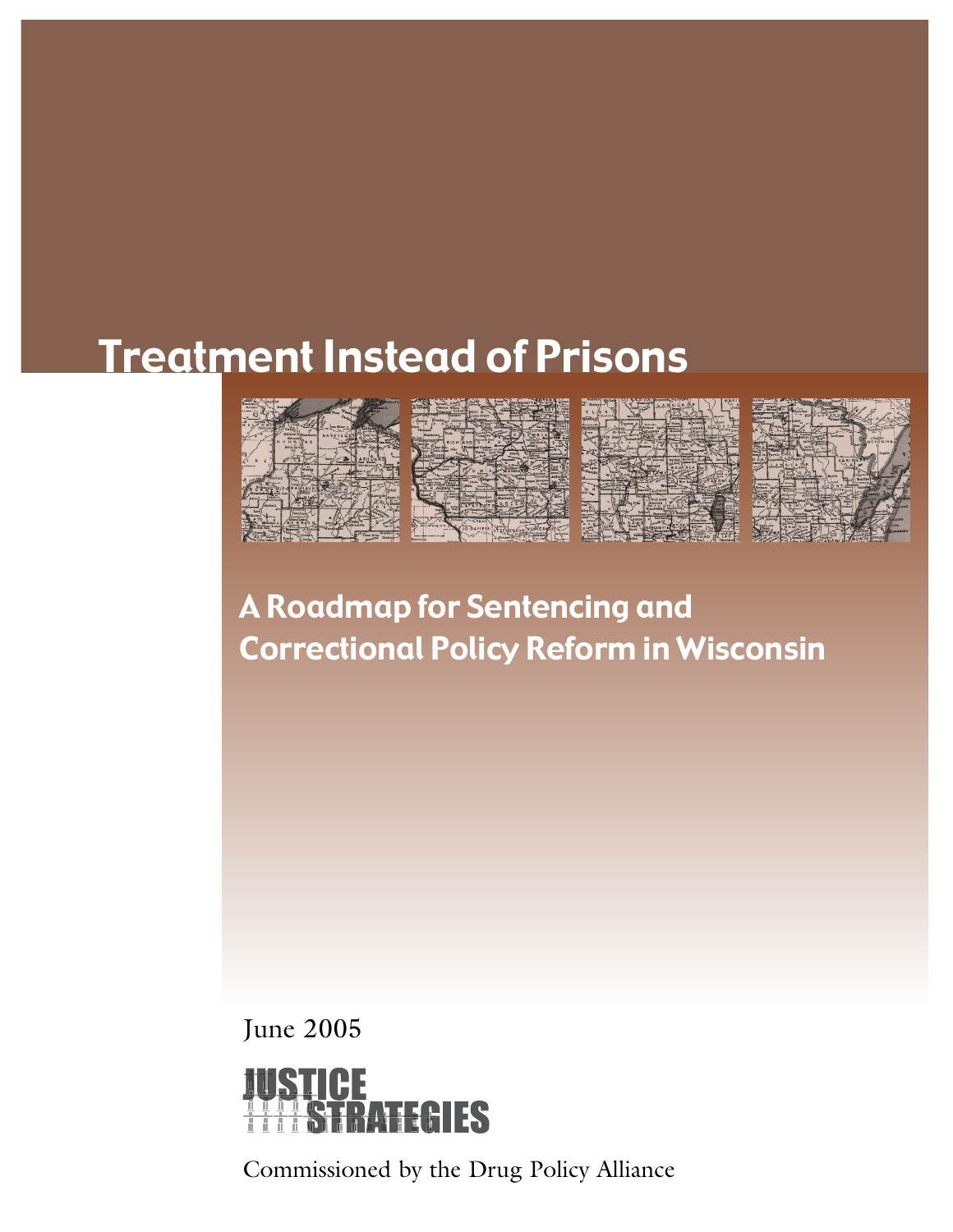## Executive Summary

broad-based movement is building to over-<br>haul Wisconsin's sentencing practices. The<br>Treatment Instead of Prison (TIP) camhaul Wisconsin's sentencing practices. The paign – a dynamic statewide coalition of 24 organizations – has launched a coordinated effort to call attention to the many benefits of using substance abuse treatment as an alternative to incarceration for people charged with low-level, nonviolent offenses.

Many of Wisconsin's leading policymakers indicate they are ready to consider new approaches. As he signed a record \$1 billion corrections budget for fiscal years 2003-2005, Gov. Jim Doyle promised that no further prison expansions would take place on his watch. The Republican leadership of the legislature also signaled that it is ready to take the state in a new direction by establishing a grant program for counties seeking to treat, rather than incarcerate, nonviolent substance abusers.

At the request of legislative leaders, the Justice Strategies research team examined the potential impact of expanding the availability of quality treatment, supervision and "wrap-around" services. We determined that such an initiative could, if fully funded, reduce the nonviolent prison population by as many as 1,500 prisoners and generate annual savings of up to \$43 million. Absent a major investment of tax dollars in treatment services, however, we found that the state is likely to face mounting prison populations pressures in coming years due to growth in nonviolent admissions and revocations of post-release supervision.

#### *Sentencing and correctional policy trends in Wisconsin*

Wisconsin's prison population has grown fivefold in the space of a single generation and doubled – from 11,000 to nearly 23,000 – during the past decade. In recent years, this trend has been driven by growth in the number of people incarcerated for nonviolent offenses, which far outpaced the rise in the number serving time for violent or sex offenses over the last five years.

The rapid rise in incarceration has imposed enormous fiscal and social burdens on state residents – a problem that has been exacerbated by poor planning and a haphazard approach to sentencing and correctional policy. Since 1994, Wisconsin has acquired nine new prisons and added hundreds of beds to existing facilities. State officials have paid to guard empty facilities while housing thousands of prisoners outside Wisconsin; bailed out a private prison developer by purchasing a facility built on speculation; and spent tens of millions of dollars on a "supermax" prison that has been the subject of multiple lawsuits.



The common wisdom is that Wisconsin's prison population has risen as a consequence of the elimination of parole and "good time" credits, together with dramatic increases in maximum sentences that accompanied truth in sentencing (TIS). However our analysis found that, after an initial spike, the length of time prisoners are expected to serve before their first release has returned to pre-TIS levels. Instead, it appears that other factors such as declining use of probation and a rising tide of admissions for drug- and alcohol-related offenses are driving population growth.

#### *The drug war drives up correctional costs and racial disparity*

Much of the sharp increase in the use of incarceration can be attributed to the "war on drugs"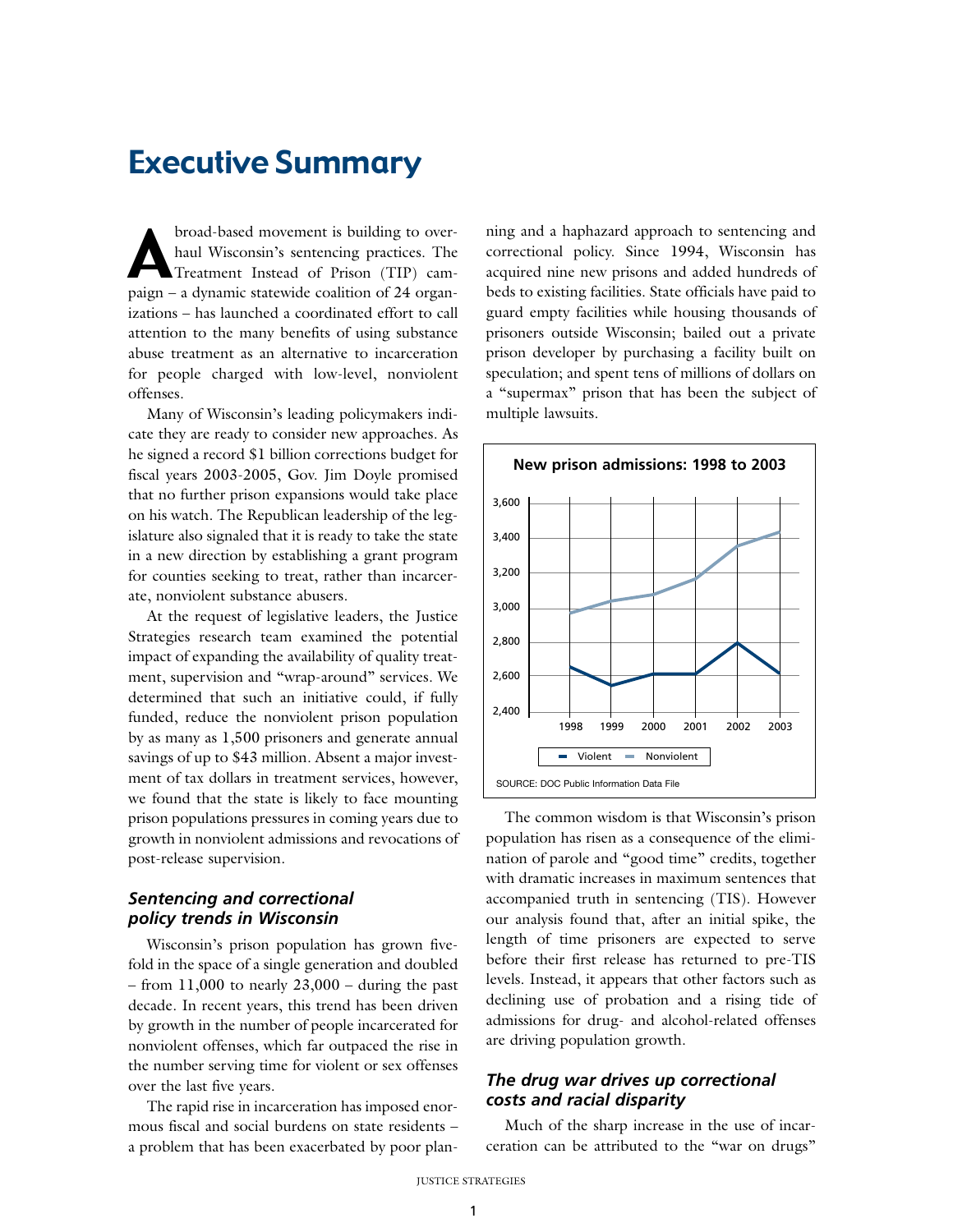which has packed state prisons with individuals convicted of selling or possessing very small quantities of a controlled substance. Nowhere is this more true than in Milwaukee. The number of nonviolent prisoners sentenced for a drug offense in the Milwaukee Circuit Court grew ten-fold between 1990 and 2004, from 200 to nearly 2,000.

While Milwaukee's drug prisoner population continues to rise at a breakneck pace, increasing by 50 percent during the past five years, the number of drug prisoners sentenced in counties with fewer than 100,000 residents doubled over the five-year period. Overall, the number of drug prisoners sentenced outside Milwaukee doubled over a ten-year period, from under 700 in 1994 to around 1,500 in 2004.

Wisconsin is not the only state to confront an exploding drug prisoner population. But the state is unusual in the high proportion of drug prisoners who have little to no prior criminal history: close to half of the prisoners serving time for nonviolent drug offenses in Wisconsin have no prior felony record.

The war on drugs has contributed to unusually high rates of racial and ethnic disparity in Wisconsin. African Americans – who are incarcerated at a higher rate in Wisconsin than in any other state – are imprisoned at nearly forty times the rate of non-Hispanic whites for nonviolent drug offenses. Latinos are nine times more likely than non-Hispanic whites to be serving time for a drug offense, while the risk for Native Americans is four times greater.



#### *Substance abuse, addiction and crime*

Much of the behavior that packs Wisconsin's prisons is rooted in drug and alcohol abuse. As one judge put it, "Drugs drive all our crime, the whole caseload. The economics of the whole criminal justice system here is driven by addiction."

The data support this contention. Substancerelated crimes (drunk driving included) account for three of the top four commitment offenses and fully 60 percent of the growth in the prison prison population over the past five years. And DOC records indicate that 83 percent of state prisoners need substance abuse treatment.

Viewed from both an economic and public safety standpoint, substance abuse treatment is clearly the preferred response to nonviolent drug- and alcohol-related crime. A landmark RAND Corporation study estimated that money spent on treatment for people prosecuted on federal cocaine charges should reduce serious crimes about 15 times more effectively than incarceration.

A U.S. Department of Health and Human Services evaluation of clients in publicly-funded treatment programs found that the proportion of selling drugs dropped by 78 percent and the proportion arrested on any charge dropped by 64 percent. Other studies have shown that outpatient treatment can be effective for methamphetamine users, and that even "hard-core" addicts with long criminal histories are much less likely to re-offend if treated.

Yet, while spending to confine individuals convicted of nonviolent drug offenses has skyrocketed, funding for Wisconsin's substance abuse treatment infrastructure falls far short of meeting the needs of state residents. For years, resources for combating substance abuse have been invested disproportionately in law enforcement, generating thousands of arrests and prison admissions without addressing the root problem.

Total treatment expenditures in Wisconsin amount to just a tenth of the \$1 billion annual DOC budget. Further, growth in nonviolent drug prisoner admissions, which shot up 20 percent between 1998 and 2003, has far exceeded growth in the use of treatment, which crept up by less than two percent over the same period.

#### *Community corrections in crisis*

Overuse of prison for substance abusers is also a direct result of underinvestment in community cor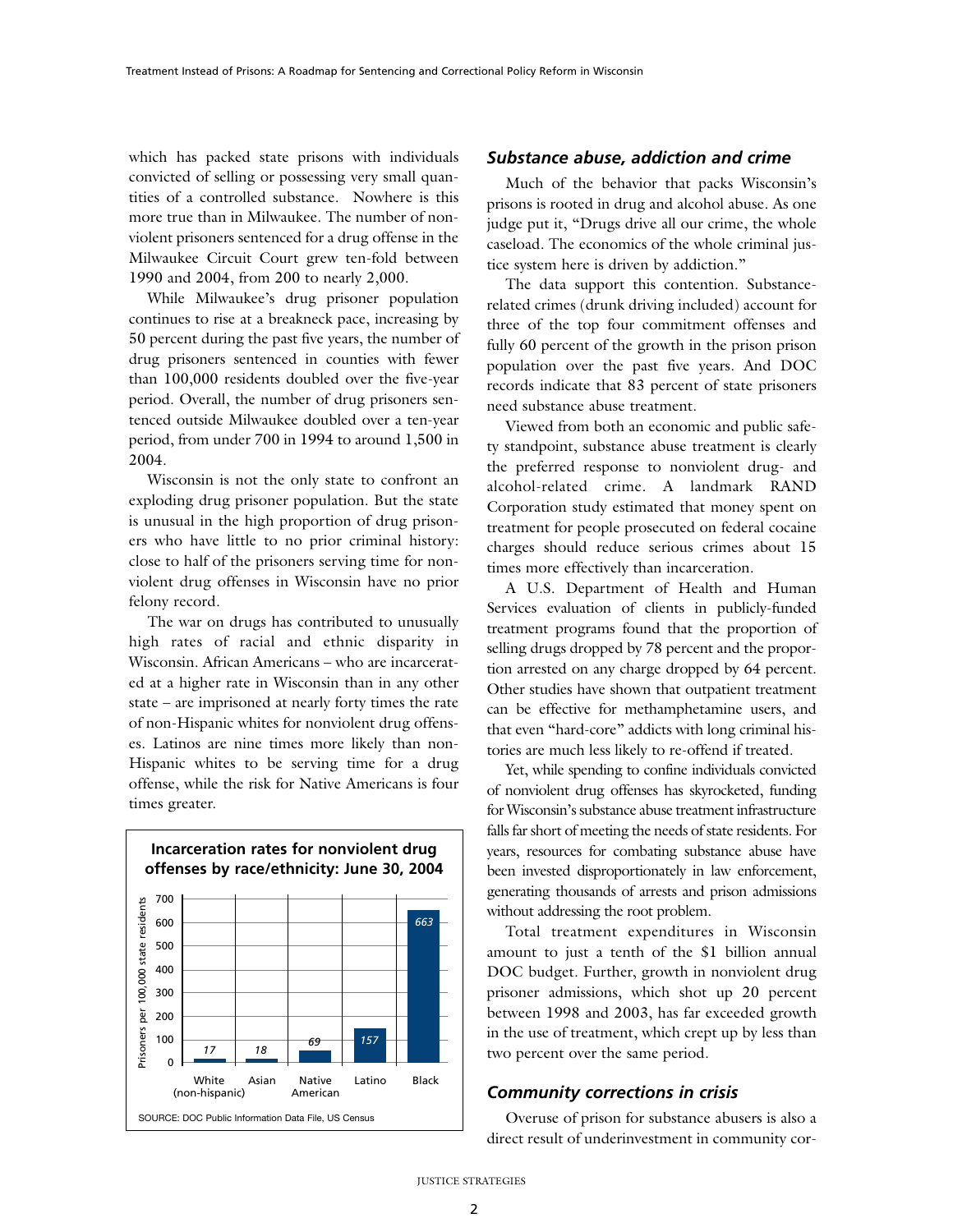rections. Wisconsin has fallen into a vicious cycle in which declining confidence in probation leads judges to sentence more people to prison, driving up correctional costs and squeezing the budget for community supervision even harder.

The problem has reached crisis proportions in Milwaukee, where probation is underused because judges lack confidence in the system. Outside Milwaukee, two-thirds of felony cases result in probation compared to less than half of felony cases sentenced in Milwaukee – a picture that has worsened in recent years. As a consequence, those prosecuted in Milwaukee for nonviolent offenses face a substantially greater likelihood of prison than those prosecuted elsewhere. People convicted of selling or possessing small amounts of cocaine who had no prior Wisconsin felony convictions were nearly three times more likely to be sentenced to prison if the crime was committed in Milwaukee.

Under-utilization of community corrections is a growing problem elsewhere as well according to judges who say that community resources for addressing problems like drunk driving and methamphetamine use are scarce. The shift from probation to prison sentences is especially tragic because, despite high caseloads and funding limitations, most nonviolent felons placed on probation succeed. Examination of case records for individuals who were placed on felony probation for low-level drug, property and drunk-driving offenses found that 60 to 70



percent were not revoked or sentenced to prison for a subsequent conviction during an average four-year period following sentencing.

#### *The extended supervision "time-bomb"*

Declining confidence in community corrections and untreated addictions are not the only factors exerting pressure on the state's prison population. It is likely that Wisconsin's taxpayers will soon have to carry an increased burden due as the full effect of the lengthening of post-release supervision under truth in sentencing is realized. Since 1999, the amount of time prisoners are expected to spend on supervision after release has ballooned from 31 months to 55 months – a 77-percent increase.

Preliminary analysis of extended supervision outcomes shows a disturbing pattern that could have a tremendous impact on the state's prison population. Among the cases examined, 40 percent of individuals released to extended supervision were revoked before completing their sentences.

If the pattern holds, one in five incarcerated under truth in sentencing will spend their entire extended supervision term behind bars, and another one in five will serve close to half of the time behind bars. Because no credit is awarded for time served in the community prior to revocation, these long terms of post-release supervision and high failure rates could push prison populations and supervision caseloads to the breaking point.

#### *What judges say about the problem*

In February and March of 2005 the Justice Strategies research team assisted the Wisconsin Sentencing Commission in designing, conducting and documenting a series of focus groups involving judges representing three different regions of the state. The focus groups were convened at the request of Sen. Carol Roessler (R – Oshkosh).

The judges represented a broad cross-section of views and experience, yet they expressed substantial agreement on three points:

• A greater number of effective substance abuse treatment options are needed and would be well utilized by Wisconsin's judges;

• Provision of more treatment options must go hand-in-hand with efforts to build more systematic and comprehensive approaches to identify defendants with substance abuse problems and provide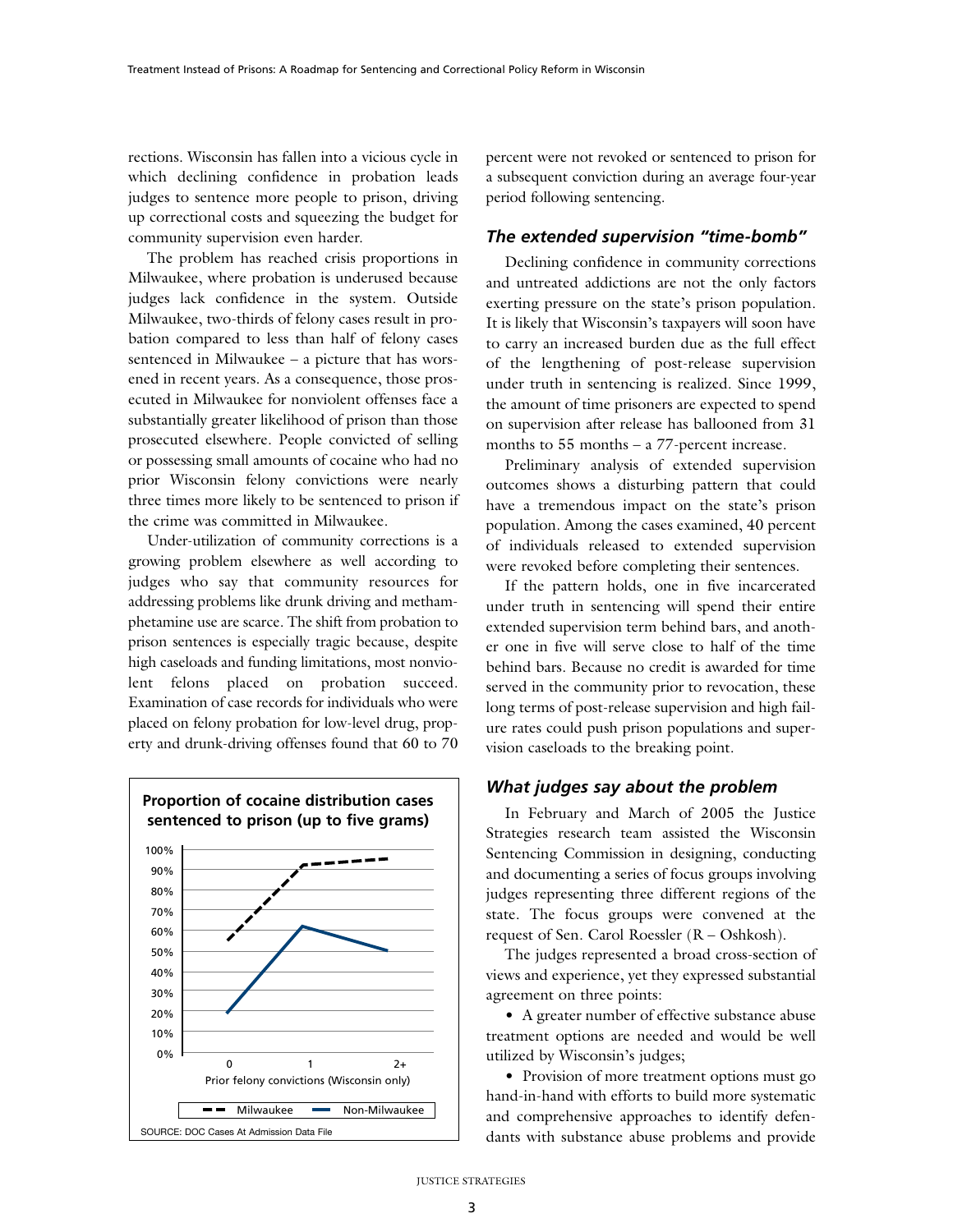them with more effective supervision in the community; and

• Increasing the supply of treatment options and upgrading community supervision could substantially reduce correctional costs and enhance community safety.

Judges in all three focus groups expressed frustration with the limited options now available to them. Most expressed a conviction that incarceration is not the most constructive route to address the substance abuse that underlies the relatively low-level criminal behavior they see in their courts.

Judges in every group said that Wisconsin's community supervision capacity is overwhelmed, and needs to be bolstered with additional resources – especially in Milwaukee. Feedback from judges also made clear that a system for screening defendants for treatment needs and supplying judges with timely information about appropriate, available treatment options should be established upfront so that assessments are conducted as early as possible – avoiding delays in the initiation of treatment and reducing the risk of more offending.

#### *What "treatment instead of prisons" could mean for Wisconsin*

At the request of Senator Roessler, the Justice Strategies research team also conducted an analysis of DOC prison population and case data – supplemented by interviews with criminal justice professionals – to determine how many prison-bound defendants could be redirected to communitybased treatment and supervision without compromising public safety.

Our analysis found that Wisconsin's prisons hold roughly 2,900 prisoners serving time for low-level, nonviolent offenses who have limited criminal histories and substance abuse programming needs. This population can be said to consume \$83 million a year in correctional resources, based on average annual costs of \$28,622 per prisoner.

For an estimated cost of \$6,100 per person, Wisconsin could provide quality substance abuse treatment, case management and supportive services to individuals whose criminal behavior is driven by addiction. Even when the annual cost of probation supervision – currently below \$2,000 per person – is included, community-based treatment is far more economical than incarceration.

Judges indicate that if more substance abuse treatment and wrap-around services were available, they would be eager to use them as a sentencing option for nonviolent defendants, including many who are currently being sentenced to prison. Community-based treatment could also serve as an alternative to revocation for probationers and parolees whose substance abuse problems have put them at risk of being revoked. Finally, expanding access to treatment would improve the success rates of those currently on probation and parole, and reduce recidivism overall, bringing down both revocations and new prison commitments over the long-term.

Based on our research, we determined that the state could substantially improve outcomes and eventually reduce annual prison expenditures by an estimated \$30 million to \$40 million if roughly \$10 million were dedicated each year to providing comprehensive, community-based substance abuse treatment and supervision for individuals who would otherwise have been incarcerated.

Extending treatment services to a larger pool of defendants would benefit not only prison-bound individuals but also many who are currently being sentenced to probation as well as terms in county jail. If services were extended to cover half of the more than 5,000 individuals sentenced to felony probation each year for low-level drug, property and drunk-driving offenses, the annual cost of the program would reach \$22 million in the first years, while the eventual savings would grow to between \$33 million and \$43 million annually.

#### *Recommendations*

Wisconsin already has many of the tools that are needed to enhance public safety and improve outcomes. With support from the state, Milwaukee could not only sustain and expand models such as the Community Justice Resource Center but also revive pioneering pretrial release and diversion projects that – years ago – made Milwaukee a national model of criminal justice innovation. Similarly, programs such as Dane County's successful drug treatment court could also be expanded and replicated in other counties if state funds were available.

Wisconsin should invest in high-quality, community-based substance abuse and mental health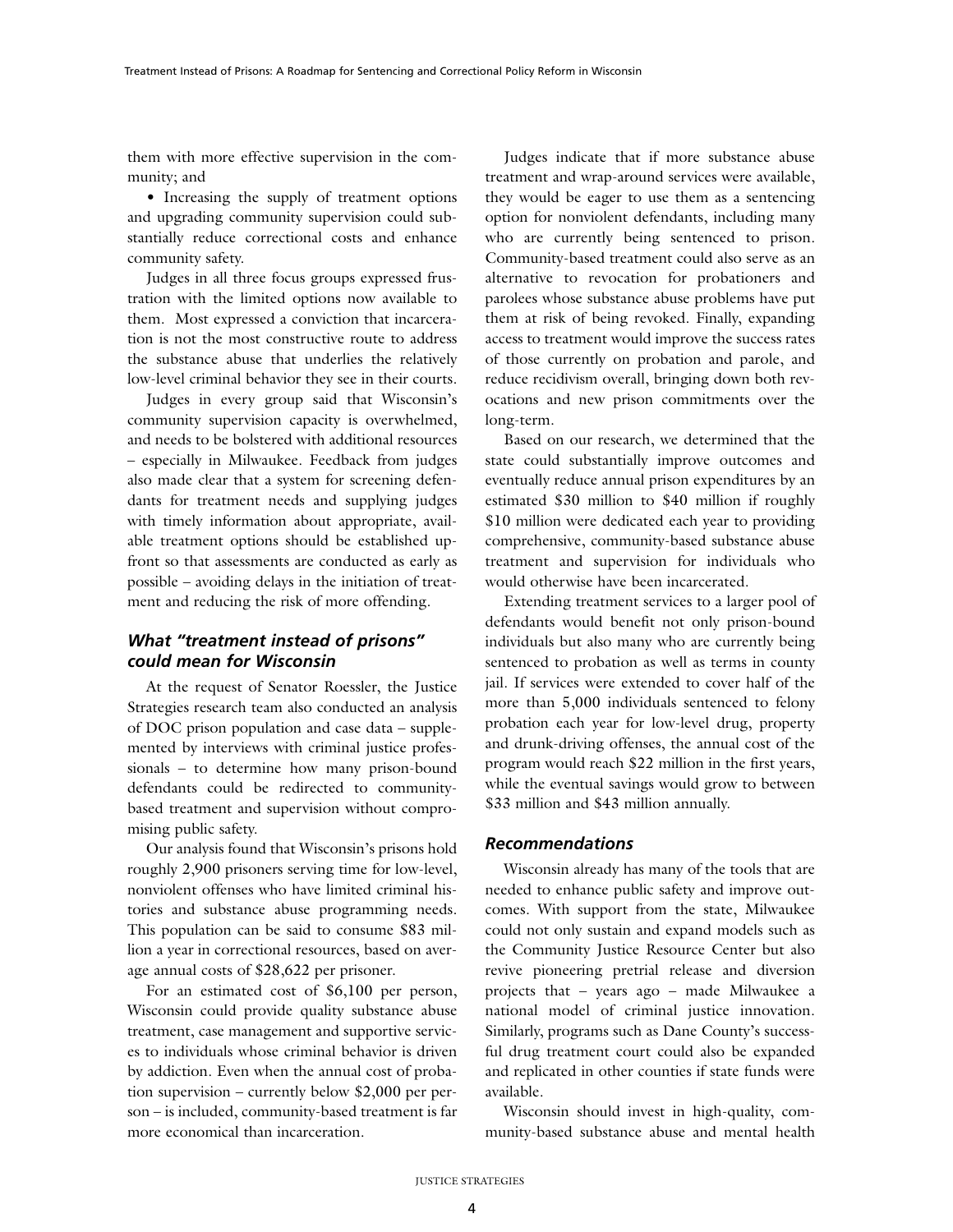treatment for the criminal justice population. There is growing recognition that the state's current approach does little to reduce substance use or to enhance public safety because it asks the impossible of law enforcement and corrections: compel addicts to clean up without offering them adequate treatment.

Last year, the legislature adopted a proposal by Sen. Roessler and Rep. Gary Bies (R – Sister Bay) and established a grant program to enable counties and regional consortia to expand treatment-based alternatives to incarceration. Unfortunately, lawmakers declined to put any general fund revenues in the grant pot, relying instead on surcharges imposed on people convicted of drug and property offenses. An infusion of tax dollars will be required if the program is have a meaningful impact on addiction, crime and correctional costs.

Wisconsin lawmakers should increase funding for community-based substance abuse treatment by \$22 million annually. Such an investment would allow the state to make quality treatment available to 3,000 people convicted of felony drug, property and drunk-driving offenses each year, including over 1,100 who would otherwise be prison-bound.

The funds would allow counties to establish or expand problem-solving courts, probation review hearing programs and other initiatives designed to improve supervision and delivery of treatment to individuals with severe drug, alcohol and/or mental health problems. The savings that could result from an anticipated 1,150- to 1,500-person reduction in the state's prison population would be significant, permitting the initiative to not only fund itself but also generate millions of dollars in savings for taxpayers.

Policymakers and judges should be provided the information needed to deliver better, more costeffective outcomes for defendants, victims and communities. Wisconsin's courts need an Early Case Assessment and Referral system that puts information regarding defendants' need for treatment and associated services – along with referrals to appropriate programs – in the hands of judges, prosecutors, defenders and correctional officials at the earliest possible point in the criminal justice process.

State policymakers also need better information about sentencing outcomes. Improving data collection at all levels of the criminal justice system and expanding the Sentencing Commission's capacity to conduct research on sentencing and correctional trends would ensure the most effective and efficient use of correctional resources. Such research might illuminate how several populous counties – Dane, Kenosha, Racine and Rock – have managed to buck the statewide trend by reducing their use of prison beds for nonviolent offenses.

Fiscal incentives should be created to support local innovations that enhance public safety while reducing costly reliance on incarceration. The current system of criminal justice funding encourages local jurisdictions to send people to prison and let the state pick up the tab, rather than spend limited local funds on effective alternatives that would do more to protect public safety over the long term.

A "community justice incentive" should be created to spur community-based alternatives to incarceration. Policymakers should consider a cost-sharing program designed to improve community supervision and expand program services. Counties that volunteer to participate could be reimbursed in proportion to the number of cases they keep in the community and out of state institutions. The rate of payment could be set to reflect a substantial share of the cost of maintaining prisoners in state custody.

Lawmakers should adjust sentencing statutes and correctional policies that have the potential to impose huge costs on the state with little benefit to the public. Solving these problems does not require repeal of truth in sentencing. Lawmakers could defuse the extended supervision "time bomb" by limiting terms to no more than 50 percent of the term of confinement, encouraging judges to reward compliance with early discharge and allowing credit for any time successfully served in the community prior to revocation. Such steps could generate bed-savings and cut caseloads in half, permitting more effective community supervision.

The state could also free up correctional resources and improve outcomes by allowing prisoners sentenced under truth in sentencing to accrue a modest amount of "good-time" credits; restructuring release criteria and reentry policies to facilitate parole of "old-law" prisoners; and reducing penalties for first-time distribution of very small amounts of cocaine by individuals with no prior felony convictions.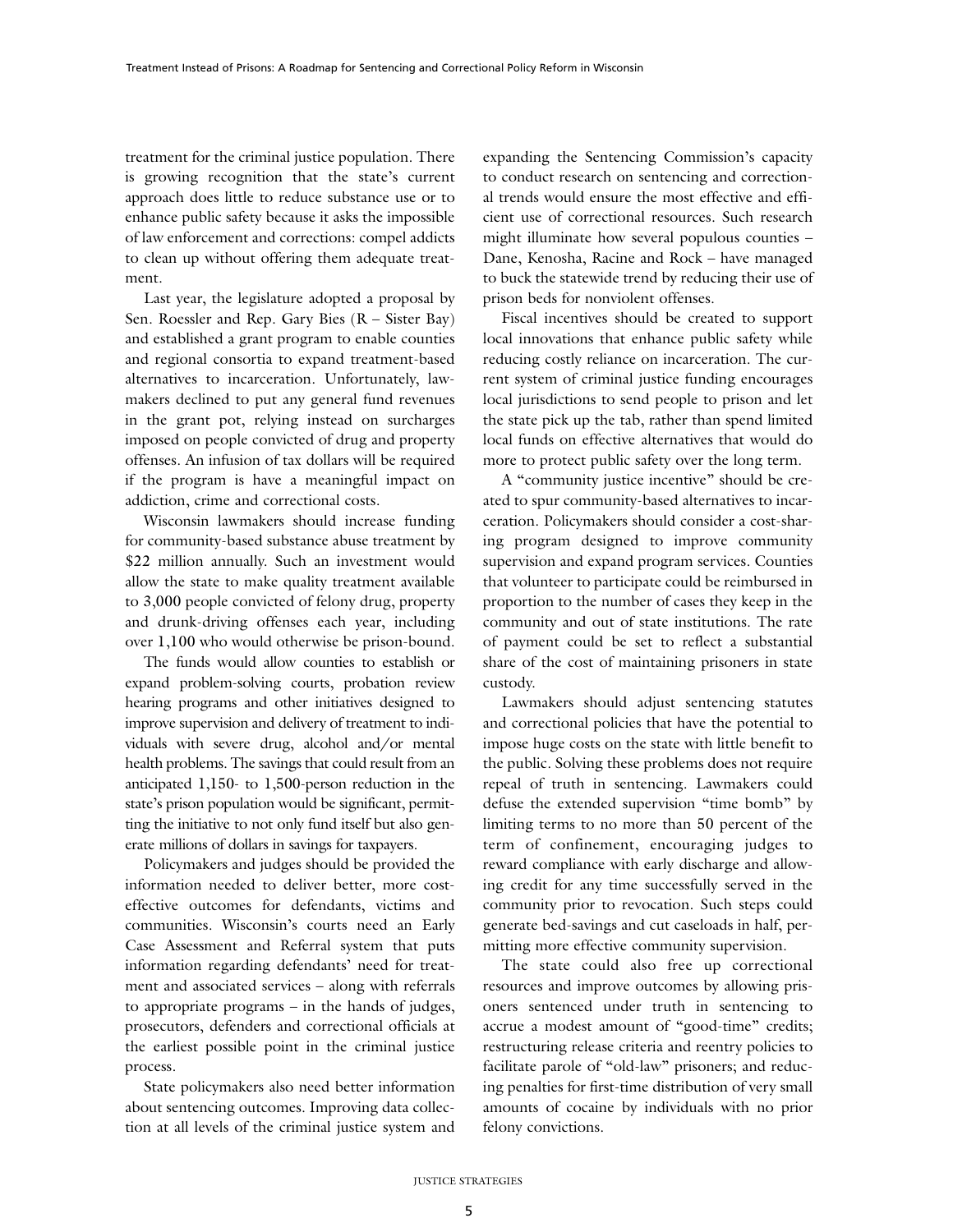Policymakers should redesign sentencing and correctional policies to facilitate and reward success rather than simply punishing failure. One judge described Wisconsin's current practice succinctly:

"Between the felony-level convictions, the suspension of driving privileges, and the various the mandatory rules we've attached to drug offenses, we're creating a whole class of social outcasts. They need to give us some room to deal more constructively with folks like this: Let us allow people to drive if they need to. Help them with employment… with housing. Let us expunge their conviction record if they succeed."Policymakers could start by lowering some of the barriers to success that confront individuals with drug and other felony convictions in areas such as employment, education and housing. The practice of suspending of the driving privileges of individuals convicted of drug offenses, which is seen as wasteful and counterproductive by most court officials, should be ended. State officials should take pro-active steps to open up employment and educational opportunities that court-involved individuals need in order to become law-abiding, tax-paying state residents. The state should enforce laws barring unwarranted employment discrimination against individuals with criminal convictions, take other steps to improve employment prospects for those with criminal and prison records, and expand educational opportunities for prisoners and court-involved youth.

Finally, legislators should encourage court officials to reduce the number of individuals with misdemeanor and felony conviction records. This could be done by diverting cases from prosecution. They should amend the offense code to reduce minor criminal offenses to civil offenses, and permit deserving individuals to have their conviction records expunged.